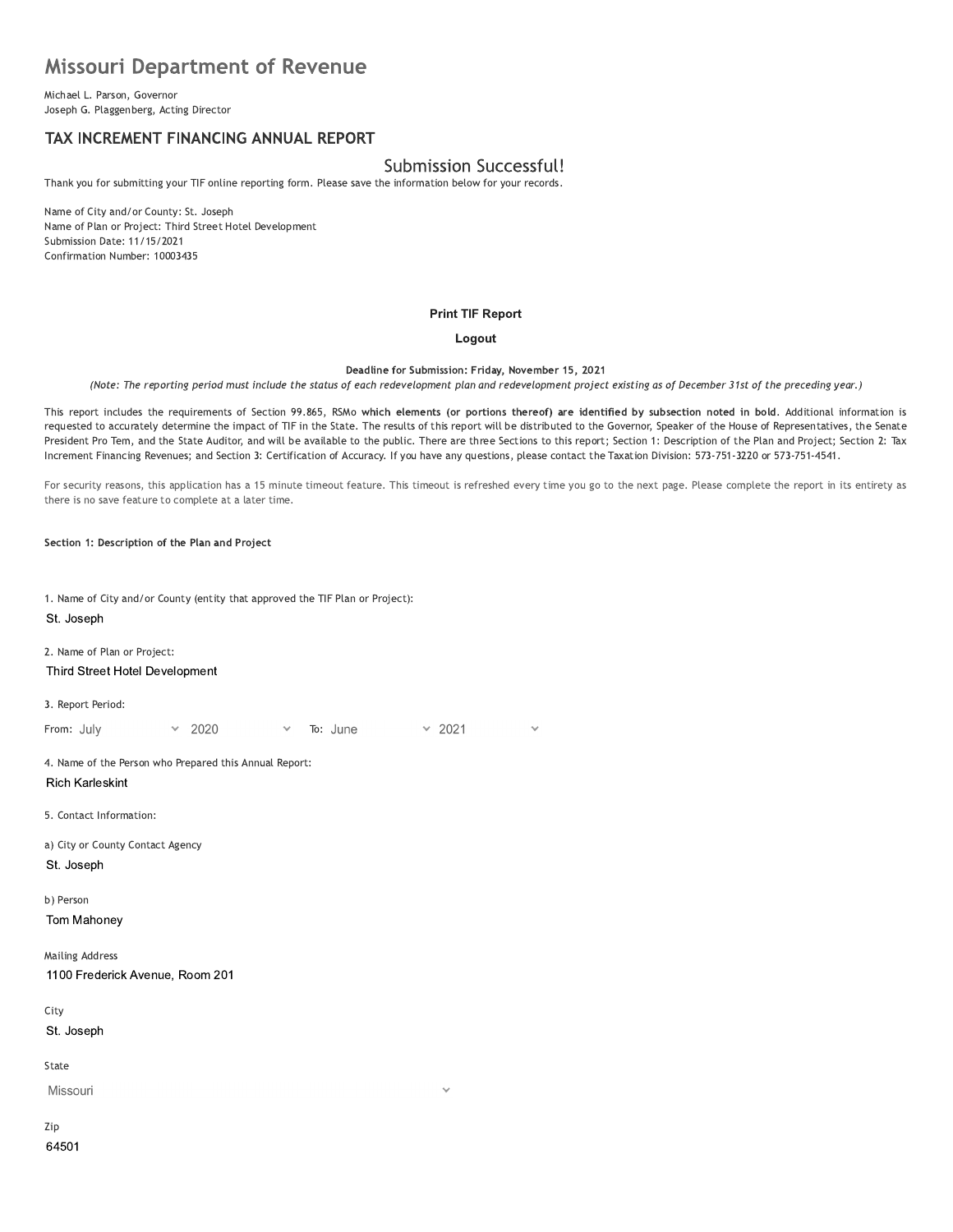| Phone                                                      |               |
|------------------------------------------------------------|---------------|
| 816-271-5526                                               |               |
|                                                            |               |
| Fax                                                        |               |
| 816-271-4697                                               |               |
| E-mail Address                                             |               |
| tmahoney@stjoemo.org                                       |               |
|                                                            |               |
| c) Private Sector Developer                                |               |
| N/A                                                        |               |
|                                                            |               |
| d) Person                                                  |               |
|                                                            |               |
|                                                            |               |
| Phone                                                      |               |
|                                                            |               |
| Fax                                                        |               |
|                                                            |               |
|                                                            |               |
| E-mail Address                                             |               |
|                                                            |               |
| 6. Original Date Plan/Project Approved:                    |               |
| January                                                    | $\times$ 2004 |
|                                                            |               |
| 7. Ordinance Number (if available):                        |               |
| 6221                                                       |               |
| 8. Most Recent Plan Amendment Date (if any): [99.865.1(9)] |               |
| December                                                   | $\times$ 2015 |
|                                                            |               |
| 9. Ordinance Number (if available):                        |               |
| 9037                                                       |               |
| 10. State House District:                                  |               |
| 27                                                         |               |
|                                                            |               |
| 11. State Senate District:                                 |               |
| 34                                                         |               |
| 12. School District:                                       |               |
| 294                                                        |               |
|                                                            |               |

13. General Location of Area or Project Area (if available, please e-mail a copy of Redevelopment Area Boundary Map from Plan to TIFreporting@dor.mo.gov:[99.865.1(10)] Adjacent to 229 at 102 Third Street, in Downtown St. Joseph, Missouri.

14. Brief Description of Plan/Project: [99.865.1(10)]

The project involves the redevelopment and renovation of a 170-room hotel, a nationally known restaurant<br>franchise and related site, façade and landscaping improvements. The Redevelopment Area is the public<br>interest becaus

15. Plan/Project Status (checkmark one which best describes status):

OStarting-Up

**OSeeking Developer**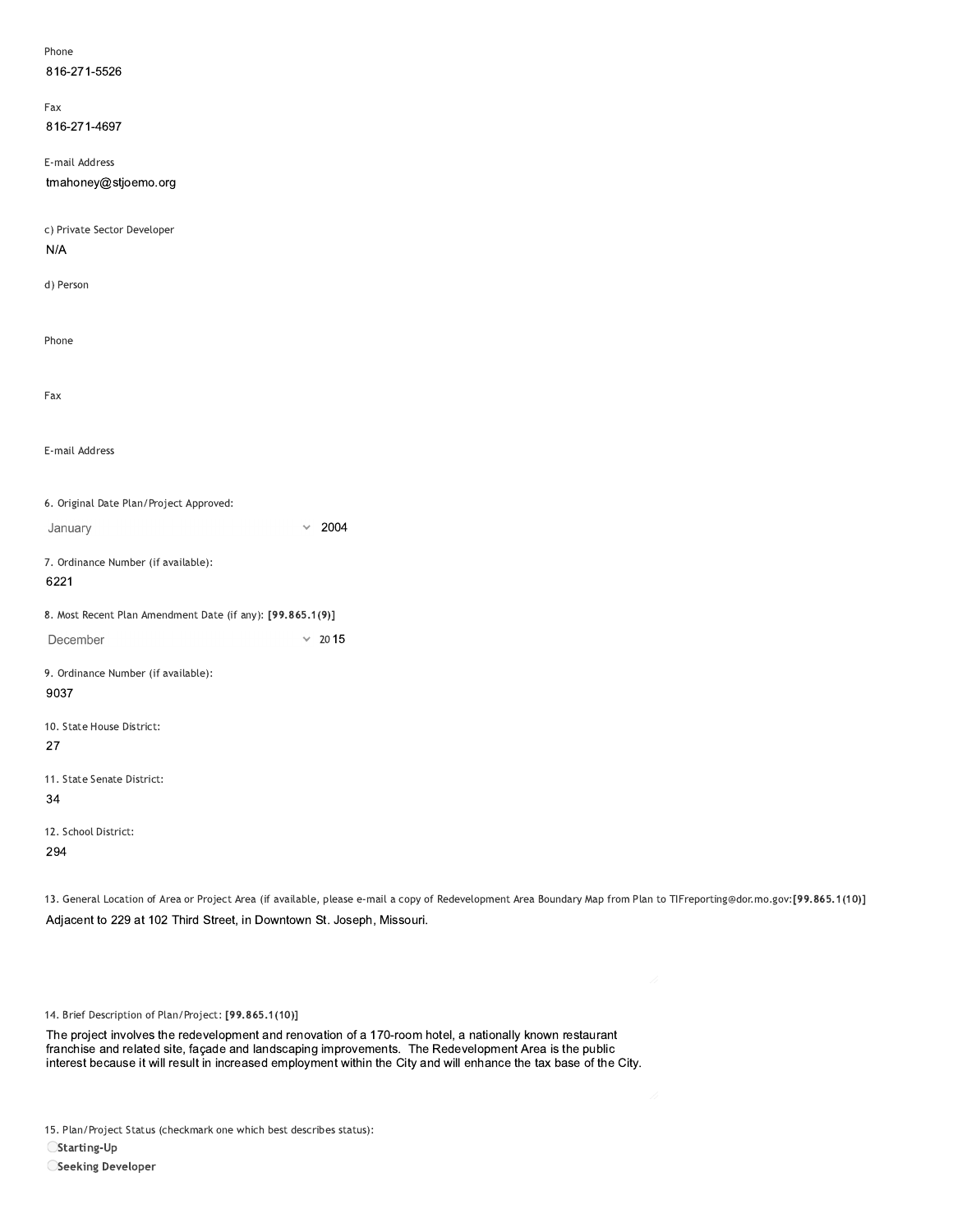**OUnder Construction CFully-Operational Olnactive ODistrict Dissolved** If clarification is needed on Plan/Project Status:

TIF fully reimbursed to developers SO 9037

16. Area Type (checkmark all applicable):

 $\vee$  Blight

Conservation

Economic Development

17. How was the "but-for" determination made? (checkmark all applicable):

Project had unusual/extraordinary costs that made the project financially unfeasible in the market place.

□ Project required significant public infrastructure investment to remedy existing inadequate conditions.

■ Project required significant public infrastructure investment to construct adequate capacity to support the project.

Project required parcel assembly and/or relocation costs.

If clarification is needed on "but-for" determination:

Optional...

18. Major Development Obstacles to be Overcome:

The franchise was lost due to the disrepair of the building interior and exterior. In order to bring a national franchise back to the location, these issues needed to be properly taken care of in order to reestablish the good name of the hotel chain.

19. Briefly Describe the Project's Public Benefits: [99.865.1(10)]

The hotel and restaurant have benefited the public by increasing the traffic in the downtown area. In addition the project brought a national hotel chain and introduced a national restaurant to the area. There was an increase in both the short term and long term employment base with the construction and the hotel and restaurant expansion.

20. Briefly Describe Agreements with the Developer: [99.865.1(9)]

 $N/A$ 

21. Brief Description of Any Agreements with the Affected Taxing Districts: [99.865.1(9)]

There is a cooperative agreement with St. Joseph Gateway Transportation Development District.

22. Number of Relocated Residences During This Report Period:

 $\mathbf 0$ 

23. Number of Relocated Businesses During This Report Period:

 $\mathbf 0$ 

24. Number of Parcels Acquired Through Use of Eminent Domain Power in This Report Period: [99.865.1(12)]

 $\mathbf 0$ 

25. Identify any Businesses that have Relocated to the Redevelopment Area During This Report Period: (Completion of this section satisfies requirements of 99.810.2 'New Business Report', otherwise due by the last day of February).

> Name: Address: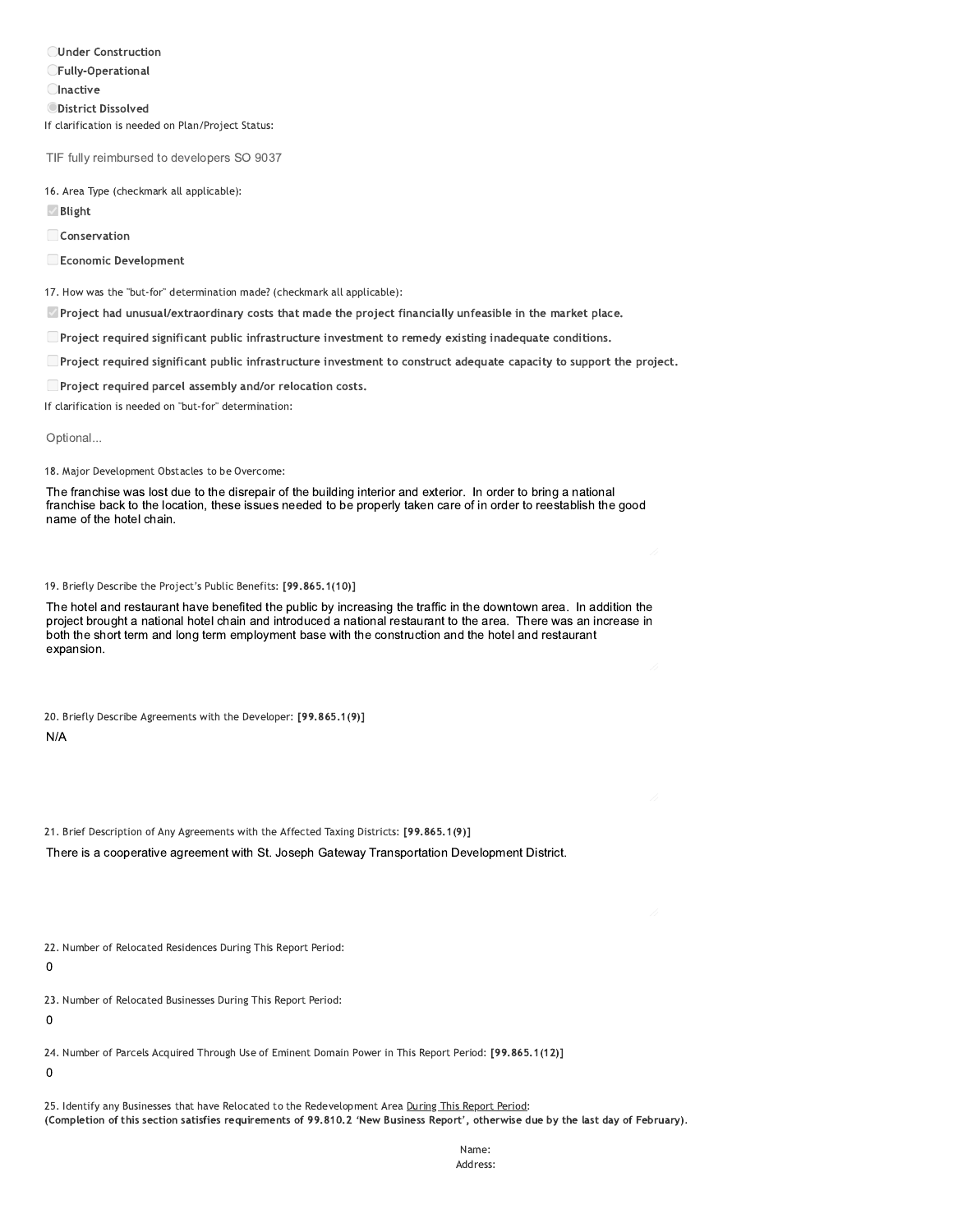#### Phone Number: Primary Business Line: Relocated From What City/County?

26. Estimate of New Jobs: Projected: 132

Actual to date: 0

27. Estimate of Retained Jobs: Projected: 0

Actual to date: 0

Section 2: Tax Increment Financing Revenues

TIF Revenue Deposits to the Special Allocation Fund as of the Report Date:

a) Payments in Lieu of Taxes (PILOTs): [99.865.1(6)]

Total received since inception:

\$1,240,683.94

Amount on hand (as of report date):

 $\sqrt{5}$  O

b) Economic Activity Taxes (EATs): [99.865.1(8)]

Total received since inception:

\$836,600.07

Amount on hand (as of report date):  $50$ 

Total Revenue on hand in the Special Allocation Fund as of Report Date: [99.865.1(1)]  $\sqrt{5}$  O

29. Expenditures for Total Project Costs Funded by TIF: [99.865.1(2)]

a) Public Infrastructure (streets, utilities, etc)

Total Since Inception:

 $\sqrt{5}$  O

Report Period Only:

 $\sqrt{5}$  O

b) Site Development (grading, dirt moving, etc.)

Total Since Inception: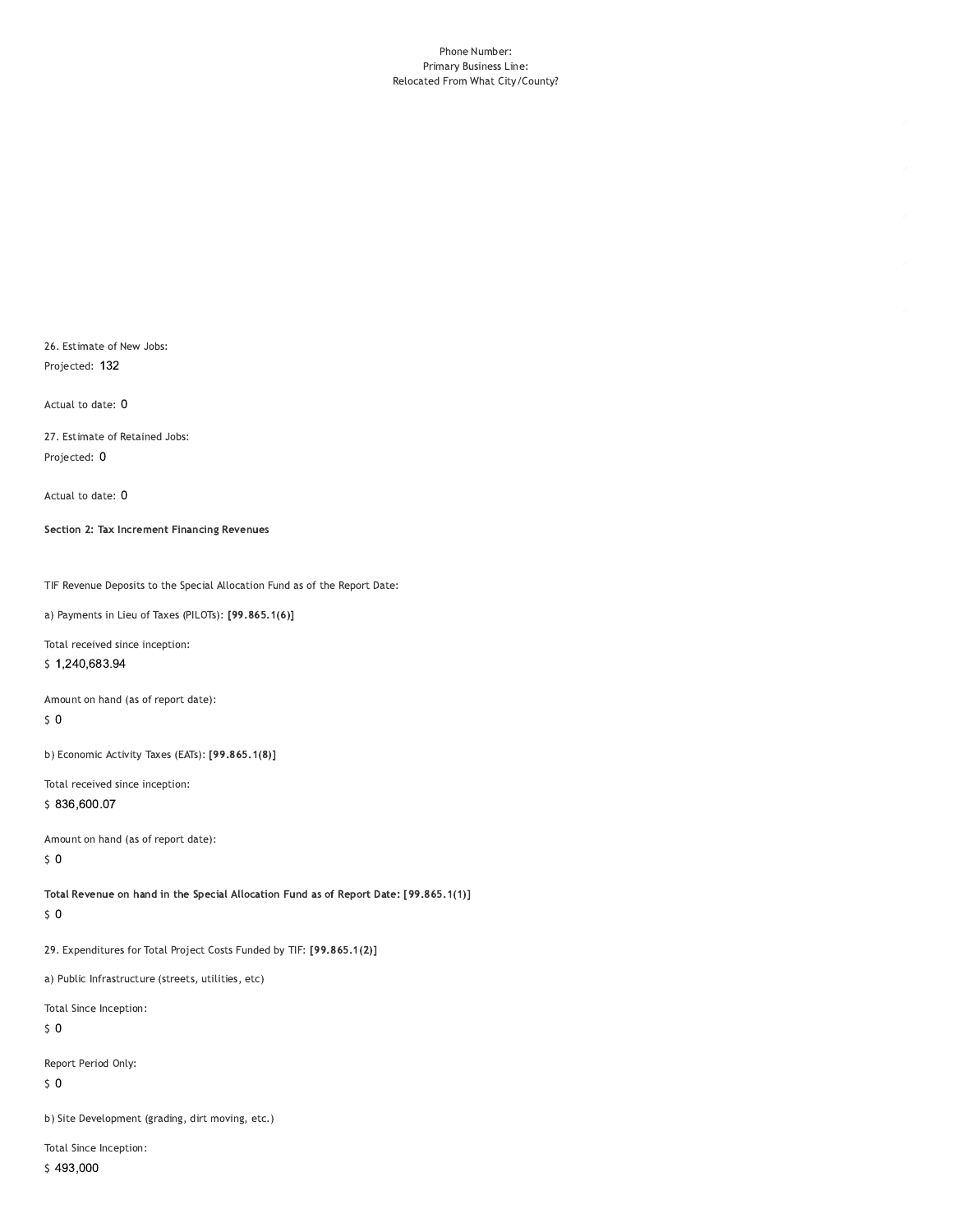Report Period Only:

 $\zeta$  0

c) Rehab of Existing Buildings [99.865.1(11)]

Total Since Inception: \$807,000

Report Period Only:

 $50$ 

d) Acquisition of Land or Buildings [99.865.1(11)]

Total Since Inception:  $$1,100,000$ 

Report Period Only:

 $\sqrt{5}$  O

e) Other (specify): Project Implementation

Total Since Inception:

 $$100,000$ 

Report Period Only:  $50$ 

f) Other (specify): Miscellaneous

Total Since Inception:  $$190,492$ 

Report Period Only:

 $\sqrt{5}$  O

Amount Paid on Debt Service: [99.865.1(3)]

g) Payments of Principal and Interest on Outstanding Bonded Debt:

Since Inception:

 $\zeta$  0

This Reporting Period:

 $\sqrt{5}$  O

h) Reimbursement to Developer for Eligible Costs:

Since Inception: \$2,543,234.68

This Reporting Period:

 $\sqrt{5}$  O

i) Reimbursement to Municipality (or other Public Entity) for Eligible Costs:

Since Inception:

\$157,010.96

This Reporting Period:

 $\zeta$  0

30. Anticipated TIF Reimbursable Costs (Only include hard costs; do not include interest or bond issuance costs.):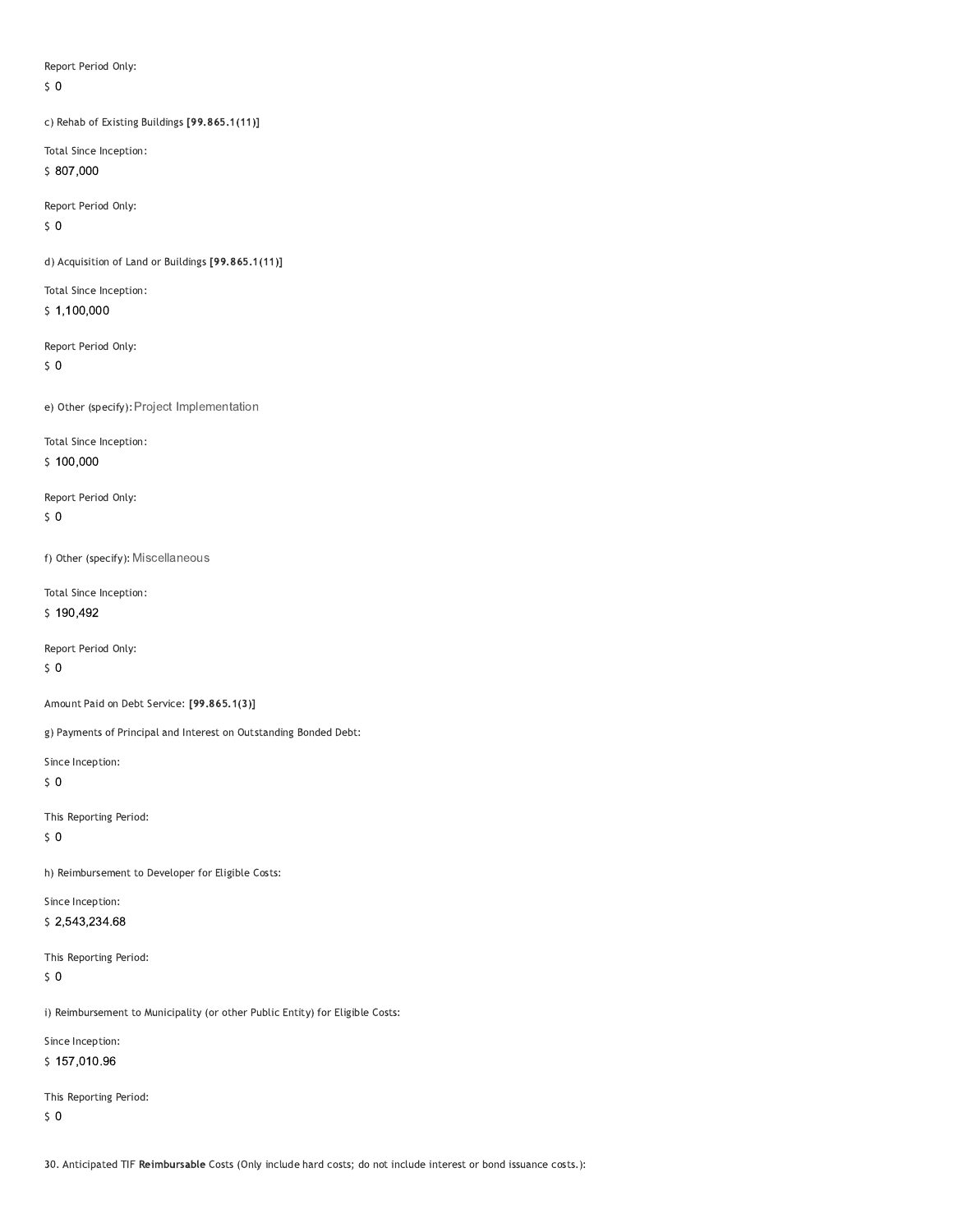a) Public Infrastructure and Site Development Costs (utility extensions, road improvements, stormwater, demolition, grading, etc.):

\$493,000

b) Property Acquisition and Relocation Costs:

 $$1,100,000$ 

c) Project Implementation Costs (including professional fees):

 $$100,000$ 

d) Other (specify, as applicable): Interior Renovations

\$807,000

e) Other (specify): Legal

\$175,000

f) Other (specify): Miscellaneous

 $$25.000$ 

Total Anticipated TIF Reimbursable Project Costs:

### \$2,700,000

31. Anticipated Total Project Costs:

### \$6,025,000

(Please e-mail a copy of the budgets from the Redevelopment Plan for Anticipated Total Project Costs and Anticipated Reimbursable TIF Costs if any revisions occurring since previous filing to TIFreporting@dor.mo.gov.)

32. TIF Financing Method (checkmark all applicable):

Pay-as-you-go

General Obligation Bonds

TIF Notes

 $\Box$ Loan

TIF Bond

Industrial Revenue Bond

Other Bond

☑ Other

Maturity of TIF Obligations (term of the TIF payout)

33. Original Estimate (# of years to retirement):

# 23

34. Current Anticipated Estimate (# of years to retirement):

 $\mathbf 0$ 

### **Estimated Increase in Tax Generation**

35. Original Assessed Value of the Redevelopment Project: [99.865.1(4)]

### \$576,000

36. Assessed Valuation Added to the Redevelopment Project (as of the end of the reporting period): [99.865.1(5)]

 $$1,720,610$ 

37. Anticipated Assessed Value at Time of District Termination:

 $$3,003,100$ 

38. Total Amount of Base Year EATs: [99.865.1(7)]

### $$41,018$

39. Total Amount of Base Year PILOTs:

 $$45,714$ 

40. Total Annual EATs Anticipated at Time of District Termination:

 $$63,721$